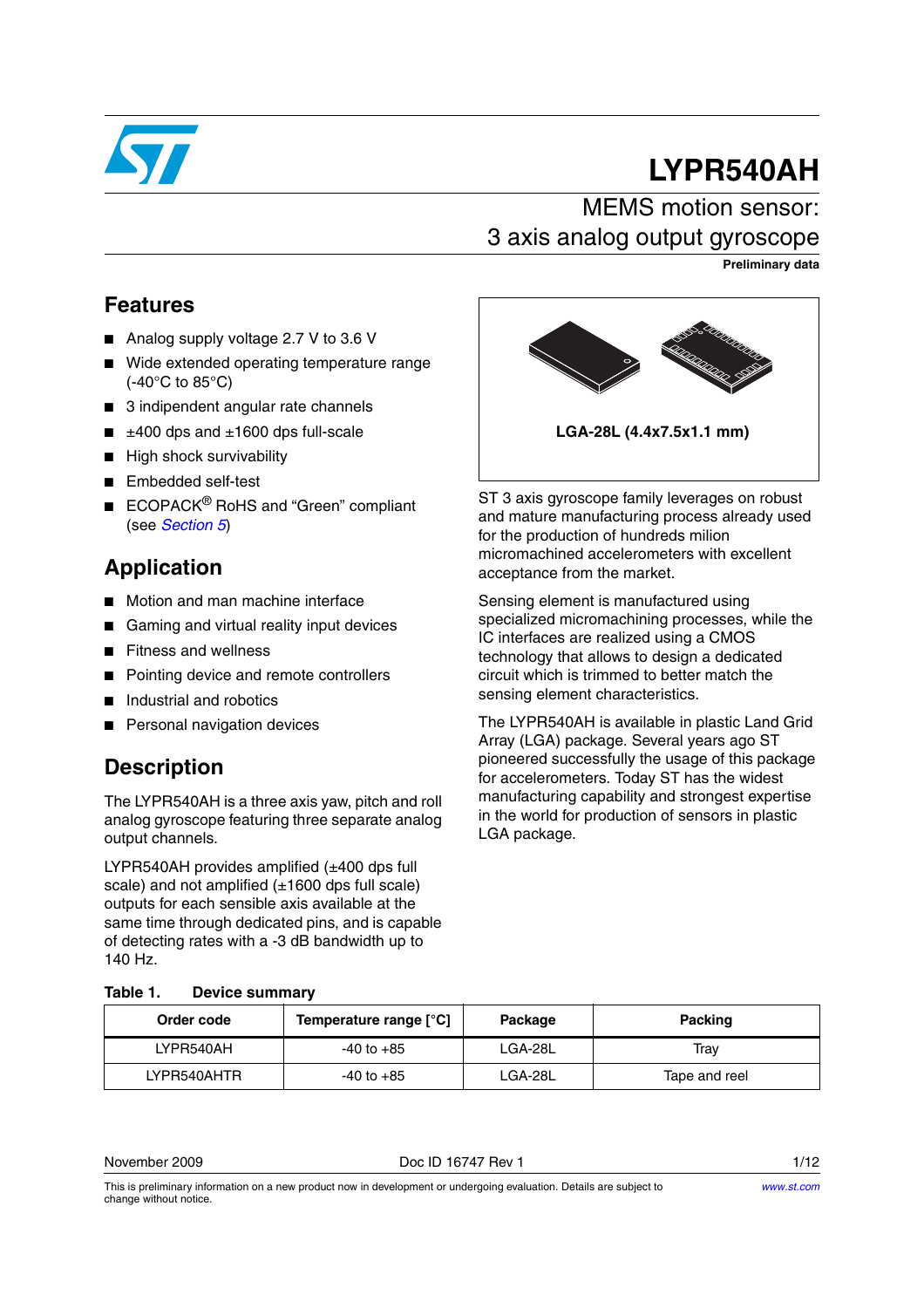# **Contents**

| 1                       |     |  |
|-------------------------|-----|--|
|                         | 1.1 |  |
|                         | 1.2 |  |
| $\overline{2}$          |     |  |
|                         | 2.1 |  |
|                         | 2.2 |  |
|                         | 2.3 |  |
| 3                       |     |  |
|                         | 3.1 |  |
|                         | 3.2 |  |
|                         | 3.3 |  |
| $\overline{\mathbf{4}}$ |     |  |
|                         | 4.1 |  |
|                         | 4.2 |  |
| 5                       |     |  |
| 6                       |     |  |

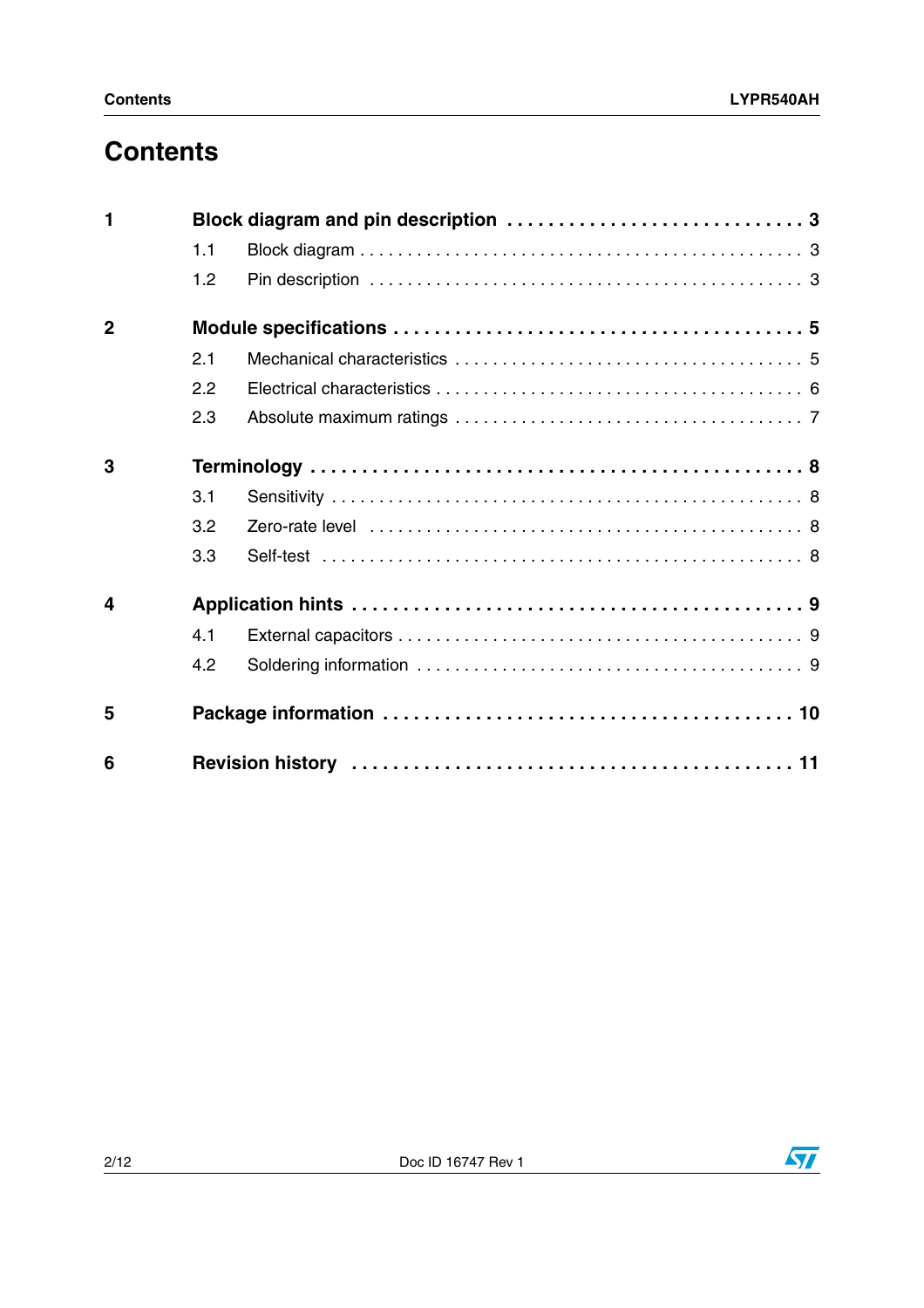# <span id="page-2-0"></span>**1 Block diagram and pin description**

#### <span id="page-2-1"></span>**1.1 Block diagram**

#### **Figure 1. Block diagram**



# <span id="page-2-2"></span>**1.2 Pin description**



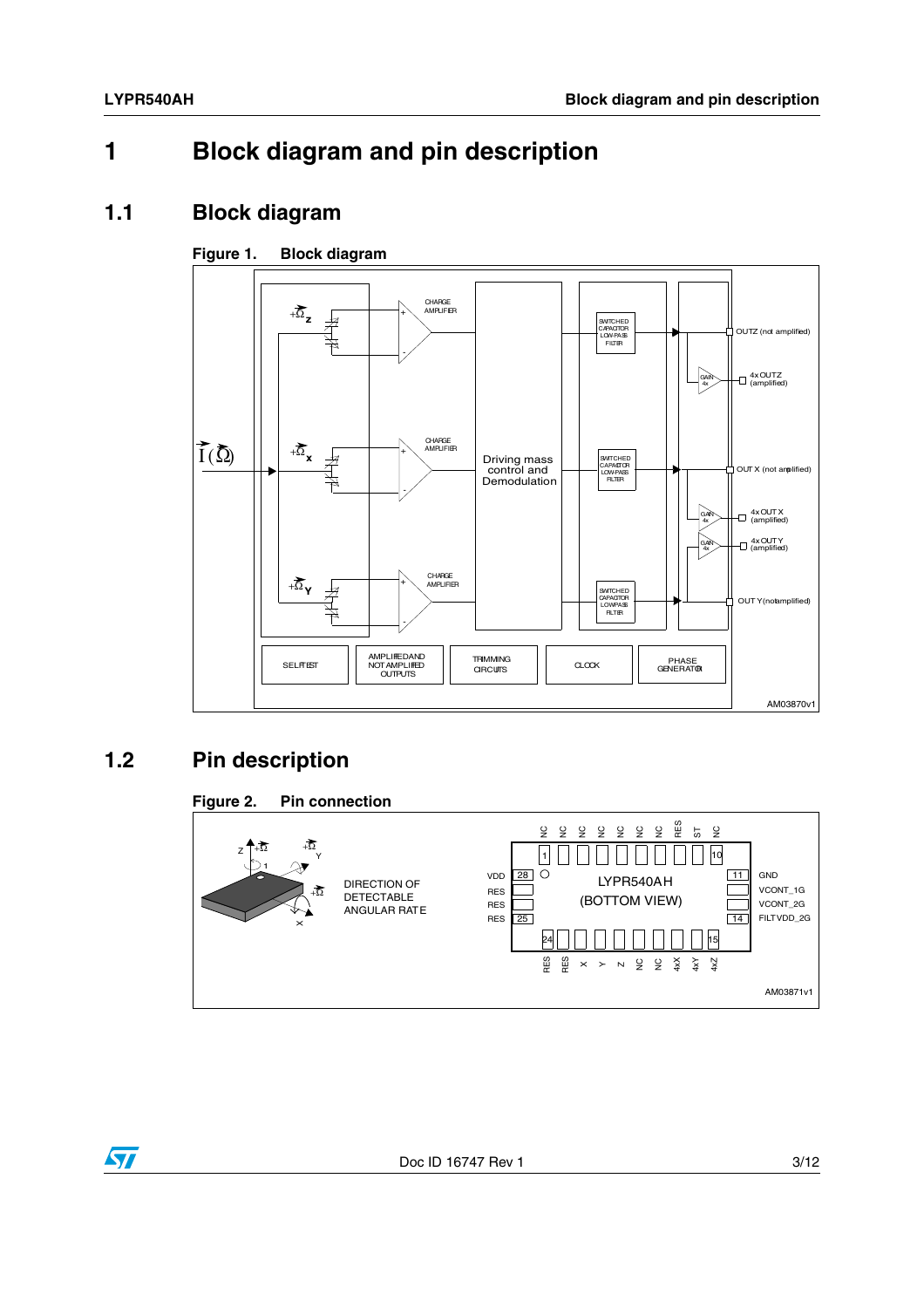|         | ו ווי טטטש ווו |                                                      |
|---------|----------------|------------------------------------------------------|
| Pin#    | <b>Name</b>    | <b>Function</b>                                      |
| $1 - 7$ | <b>NC</b>      | Internally not connected                             |
| 8       | Reserved       | Connect to GND                                       |
| 9       | <b>ST</b>      | Self tets (logic 0: normal mode; logic 1: self test) |
| 10      | <b>NC</b>      | Internally not connected                             |
| 11      | <b>GND</b>     | 0V supply voltage                                    |
| 12      | VCONT_1G       | PLL filter connection                                |
| 13      | VCONT_2G       | PLL filter connection                                |
| 14      | FILTVDD_2G     | PLL filter connection                                |
| 15      | 4xZ            | Z amplified output                                   |
| 16      | 4xY            | Y amplified output                                   |
| 17      | 4xX            | X amplified output                                   |
| 18      | <b>NC</b>      | Internally not connected                             |
| 19      | <b>NC</b>      | Internally not connected                             |
| 20      | Z              | Z not amplified output                               |
| 21      | Y              | Y not amplified output                               |
| 22      | X              | X not amplified output                               |
| 23      | Reserved       | Connect to GND                                       |
| 24-27   | Reserved       | Connect to VDD                                       |
| 28      | <b>VDD</b>     | Power supply                                         |
|         |                |                                                      |

Table 2. **Pin description** 

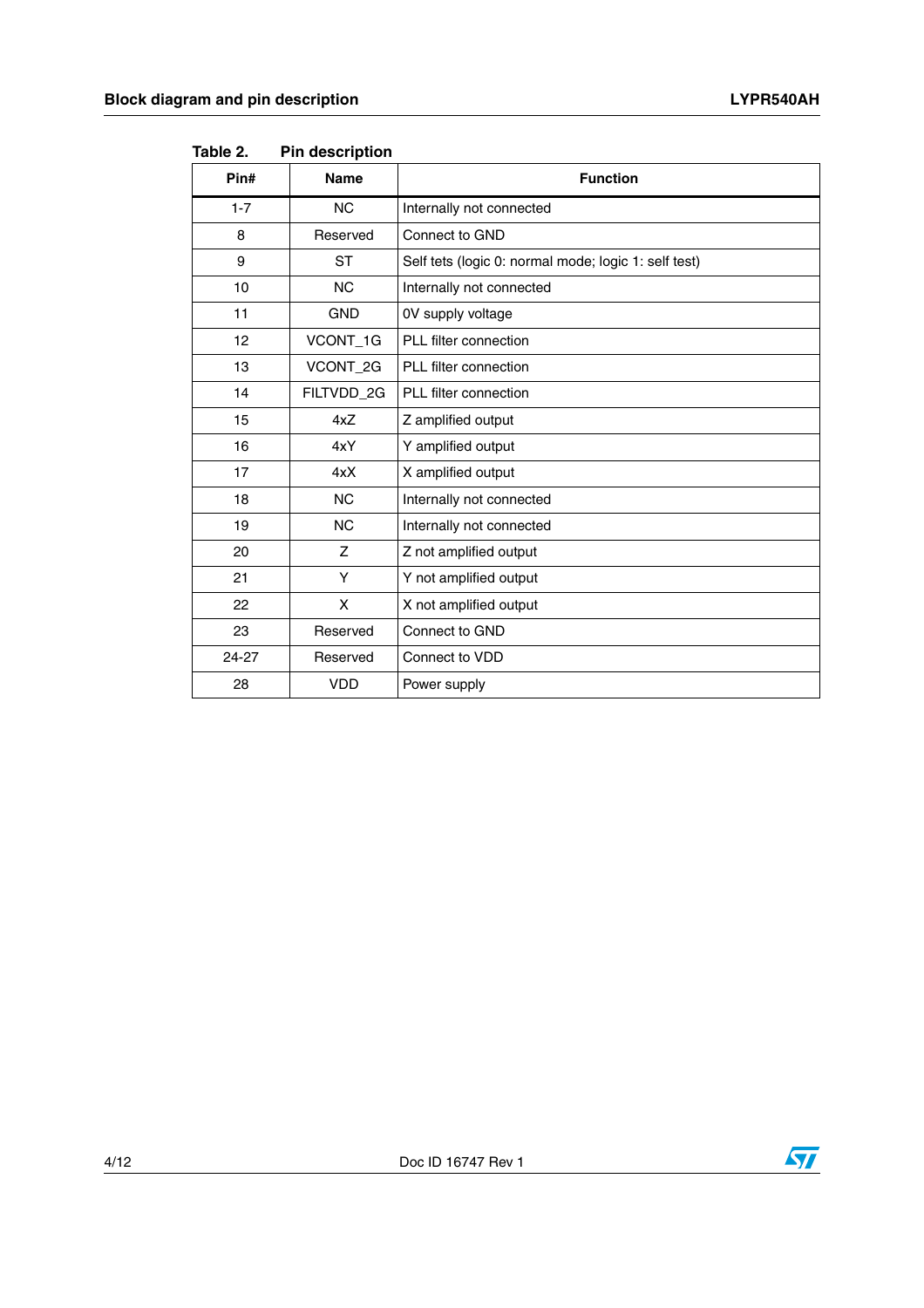# <span id="page-4-0"></span>**2 Module specifications**

#### <span id="page-4-1"></span>**2.1 Mechanical characteristics**

Vdd = 3V,  $T = 25$  °C unless otherwise noted<sup>(a)</sup>

**Table 3. Mechanical characteristics**

| Symbol     | <b>Parameter</b>                          | <b>Test conditions</b>              | Min. | Typ. <sup>(1)</sup> | Max.  | <b>Unit</b>          |
|------------|-------------------------------------------|-------------------------------------|------|---------------------|-------|----------------------|
| <b>FS</b>  |                                           | Not amplified output (X,Y,Z)        |      | ±1600               |       |                      |
| <b>FSA</b> | Measurement range                         | Amplified output<br>(4xX, 4xY, 4xZ) |      | ±400                |       | dps                  |
| So         |                                           | Not amplified output (X,Y,Z)        |      | 0.8                 |       |                      |
| SoA        | Sensitivity                               | Amplified output<br>(4xX, 4xY, 4xZ) |      | 3.2                 |       | mV/dps               |
| SoDr       | Sensitivity change vs.<br>temperature     |                                     |      | 0.07                |       | $\%$ /°C             |
| Voff       | Zero-rate level                           |                                     |      | 1.5                 |       | V                    |
| VoffDR     | Zero rate level drift over<br>temperature |                                     |      | 0.08                |       | $dps$ <sup>o</sup> C |
| <b>NL</b>  | Non linearity <sup>(2)</sup>              | Best fit straight line              |      | ±1                  |       | %FS                  |
| <b>BW</b>  | Bandwidth <sup>(3)</sup>                  |                                     |      | 140                 |       | Hz                   |
| <b>Rn</b>  | Rate noise density                        |                                     |      | 0.02                |       | $\frac{dp}{dx}$      |
| Top        | Operating temperature range               |                                     | -40  |                     | $+85$ | $^{\circ}C$          |

1. Typical specifications are not guaranteed.

2. Guaranteed by design.

3. The product is capable of measuring angular rates extending from DC to the selected BW.

a. The product is factory calibrated at 3 V. The operational power supply range is from 2.7 V to 3.6 V.

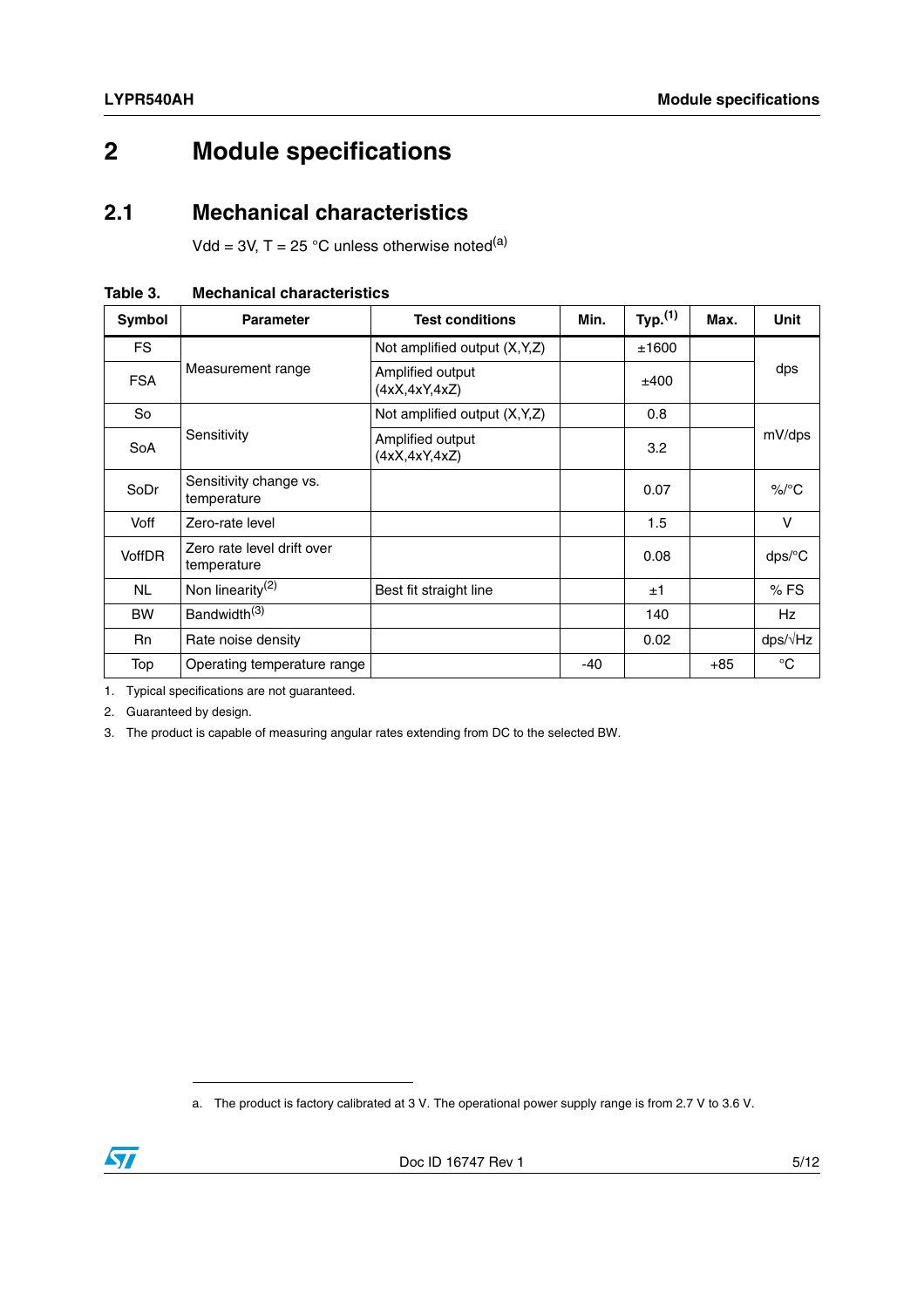## <span id="page-5-0"></span>**2.2 Electrical characteristics**

Vdd =  $3$  V, T =  $25$  °C unless otherwise noted

| Table 4. | <b>Electrical characteristics</b> |
|----------|-----------------------------------|
|          |                                   |

| <b>Symbol</b>         | <b>Parameter</b>            | <b>Test conditions</b> | Min.        | Typ. <sup>(1)</sup> | Max.        | Unit |
|-----------------------|-----------------------------|------------------------|-------------|---------------------|-------------|------|
| Vdd                   | Supply voltage              |                        | 2.7         | 3                   | 3.6         | v    |
| Idd                   | Supply current              |                        |             | 10.8                |             | mΑ   |
| <b>V<sub>ST</sub></b> | Self-test input             | Logic 0 level          | 0           |                     | $0.2^*V$ dd | v    |
|                       |                             | Logic 1 level          | $0.8^*V$ dd |                     | Vdd         |      |
| Top                   | Operating temperature range |                        | -40         |                     | $+85$       | °C   |

1. Typical specifications are not guaranteed.

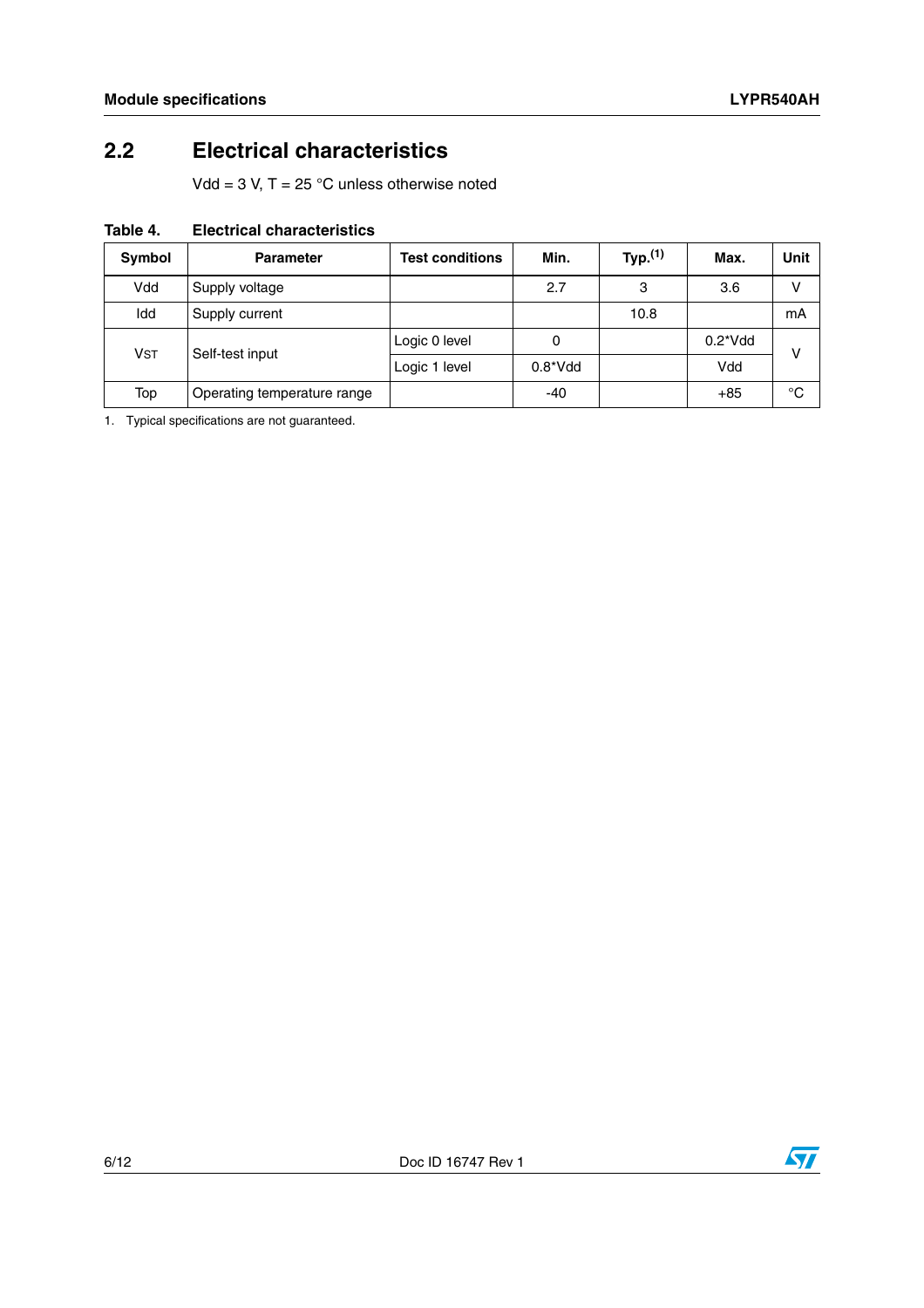#### <span id="page-6-0"></span>**2.3 Absolute maximum ratings**

Stresses above those listed as "absolute maximum ratings" may cause permanent damage to the device. This is a stress rating only and functional operation of the device under these conditions is not implied. Exposure to maximum rating conditions for extended periods may affect device reliability.

| Symbol                    | <b>Ratings</b>                        | Maximum value        | Unit |
|---------------------------|---------------------------------------|----------------------|------|
| Vdd                       | Supply voltage                        | $-0.3$ to 6          |      |
| Vin                       | Input voltage on any control pin (ST) | $-0.3$ to Vdd $+0.3$ | v    |
| Α                         | Acceleration                          | 3000 for 0.5 ms      | g    |
|                           |                                       | 10000 for 0.1 ms     | g    |
| $\mathsf{T}_{\text{STG}}$ | Storage temperature range             | $-40$ to $+125$      | °C   |
| <b>ESD</b>                | Electrostatic discharge protection    | 2 (HBM)TBC           | kV   |

| Table 5. | <b>Absolute maximum ratings</b> |  |
|----------|---------------------------------|--|
|          |                                 |  |



This is a mechanical shock sensitive device, improper handling can cause permanent damages to the part



This is an ESD sensitive device, improper handling can cause permanent damages to the part

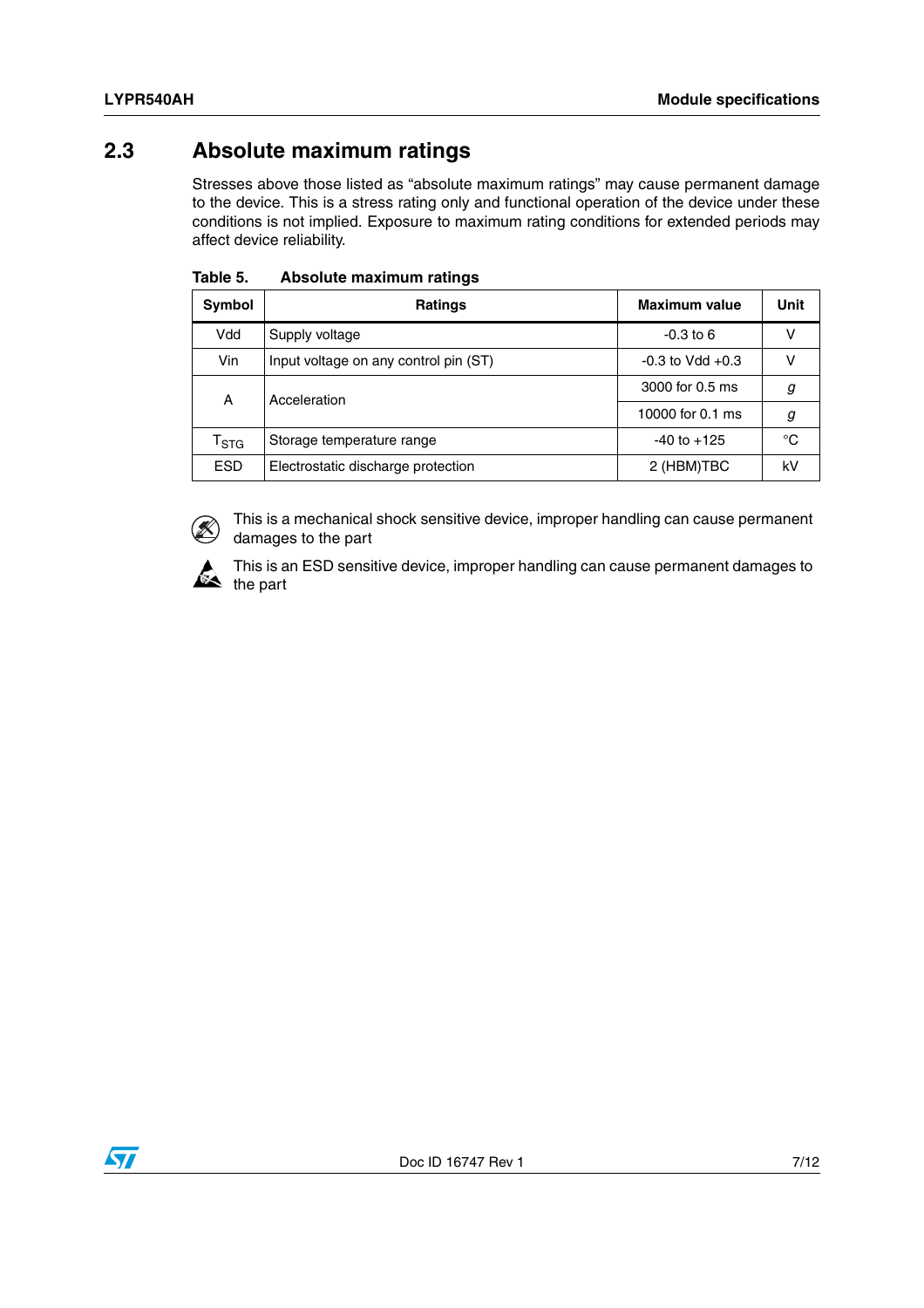# <span id="page-7-0"></span>**3 Terminology**

#### <span id="page-7-1"></span>**3.1 Sensitivity**

An angular rate gyroscope is a device that produces a positive-going output voltage for counterclockwise rotation around the sensitive axis considered. Sensitivity describes the gain of the sensor and can be determined by applying a defined angular velocity to it. This value changes very little over temperature and time.

#### <span id="page-7-2"></span>**3.2 Zero-rate level**

Zero-rate level describes the actual output signal if there is no angular rate present. The zero-rate level of precise MEMS sensors is, to some extent, a result of stress to the sensor and therefore zero-rate level can slightly change after mounting the sensor onto a printed circuit board or after exposing it to extensive mechanical stress. This value changes very little over temperature and time.

#### <span id="page-7-3"></span>**3.3 Self-test**

Self-test allows testing the mechanical and electrical part of the sensor, allowing the seismic mass to be moved by means of an electrostatic test-force. The Self-test function is off when the ST pin is connected to GND. When the ST pin is tied to Vdd, an actuation force is applied to the sensor, emulating a definite Coriolis force. In this case the sensor output will exhibit a voltage change in its DC level which is also depending on the supply voltage. When ST is active, the device output level is given by the algebraic sum of the signals produced by the angular velocity acting on the sensor and by the electrostatic test-force. If the output signals change within the amplitude specified then the mechanical element is working properly and the parameters of the interface chip are within the defined specification.

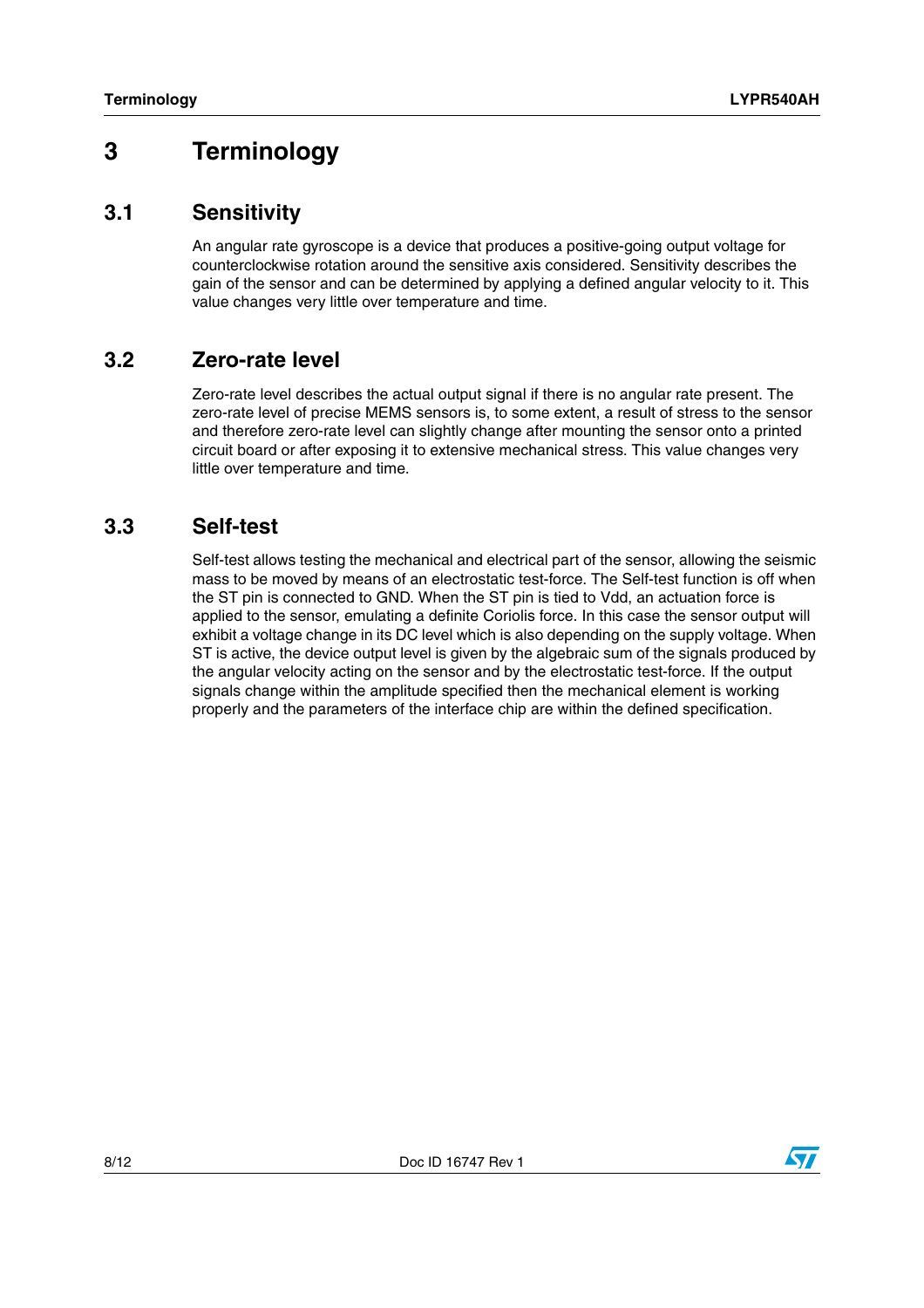# <span id="page-8-0"></span>**4 Application hints**



<span id="page-8-3"></span>**Figure 3. LYPR540AH electrical connection**

#### <span id="page-8-1"></span>**4.1 External capacitors**

The device core is supplied through Vdd line. Power supply decoupling capacitors (C2=100  $nF$  ceramic, C1=10  $\mu$ F Al) should be placed as near as possible to the supply pin of the device (common design practice).

All the voltage and ground supplies must be present at the same time to have proper behavior of the IC (refer to *[Figure 3](#page-8-3)*).

The LYPR540AH IC includes a PLL (phase-locked loop) circuit to synchronize driving and sensing interfaces. Capacitors and resistors must be added at the **FILTVDD\_2G**, **VCONT\_2G, VCONT\_1G** pins (as shown in *[Figure 3](#page-8-3)*) to implement a second-order lowpass filter.

#### <span id="page-8-2"></span>**4.2 Soldering information**

The LGA package is compliant with the ECOPACK®, RoHS and "Green" standard. It is qualified for soldering heat resistance according to JEDEC J-STD-020C.

Leave "pin 1 Indicator" unconnected during soldering.

Land pattern and soldering recommendation are available at www.st.com/

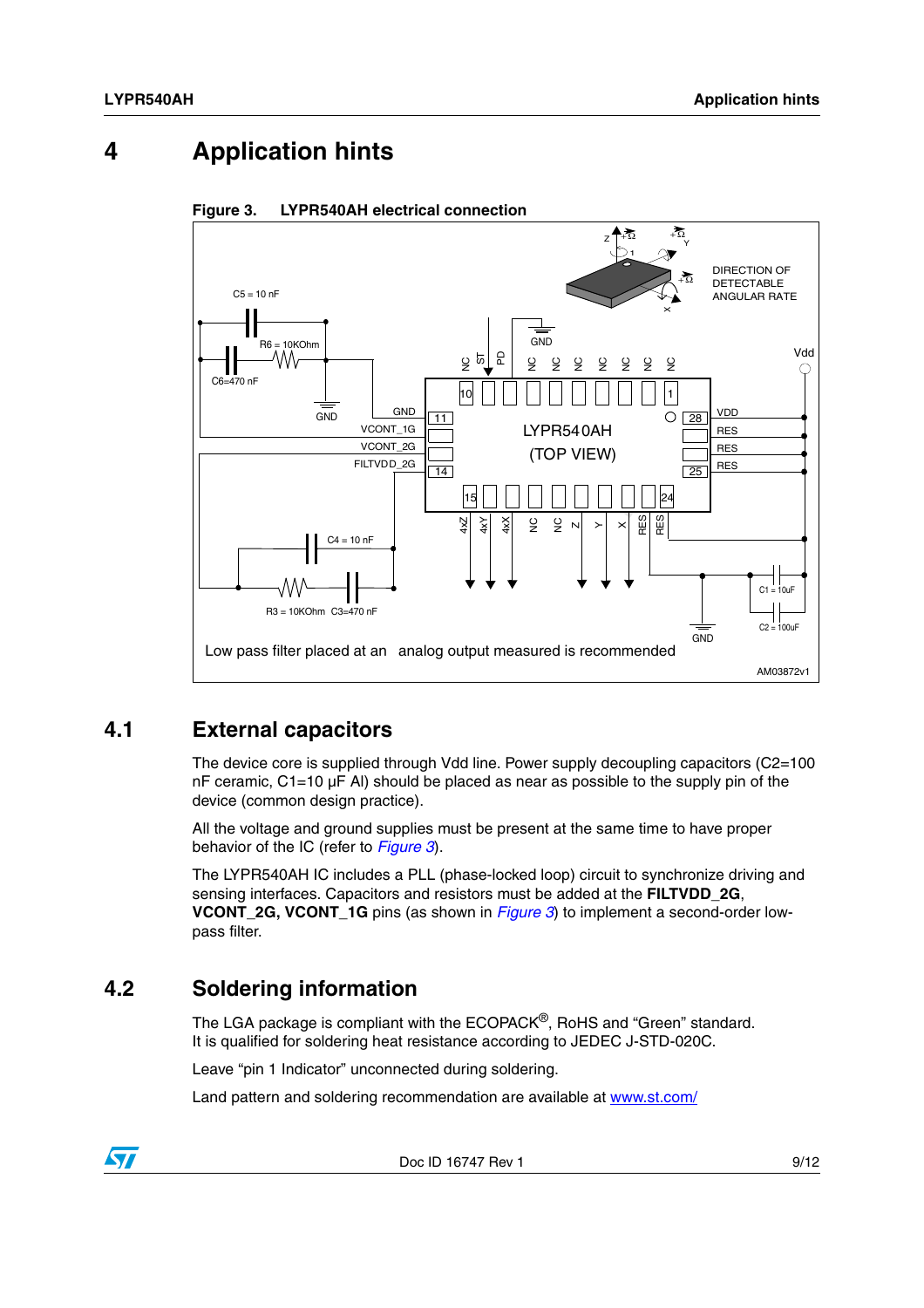# <span id="page-9-0"></span>**5 Package information**

In order to meet environmental requirements, ST offers these devices in different grades of ECOPACK® packages, depending on their level of environmental compliance. ECOPACK® specifications, grade definitions and product status are available at: www.st.com. ECOPACK is an ST trademark



**Figure 4. LGA-28L: mechanical data and package dimensions**



10/12 Doc ID 16747 Rev 1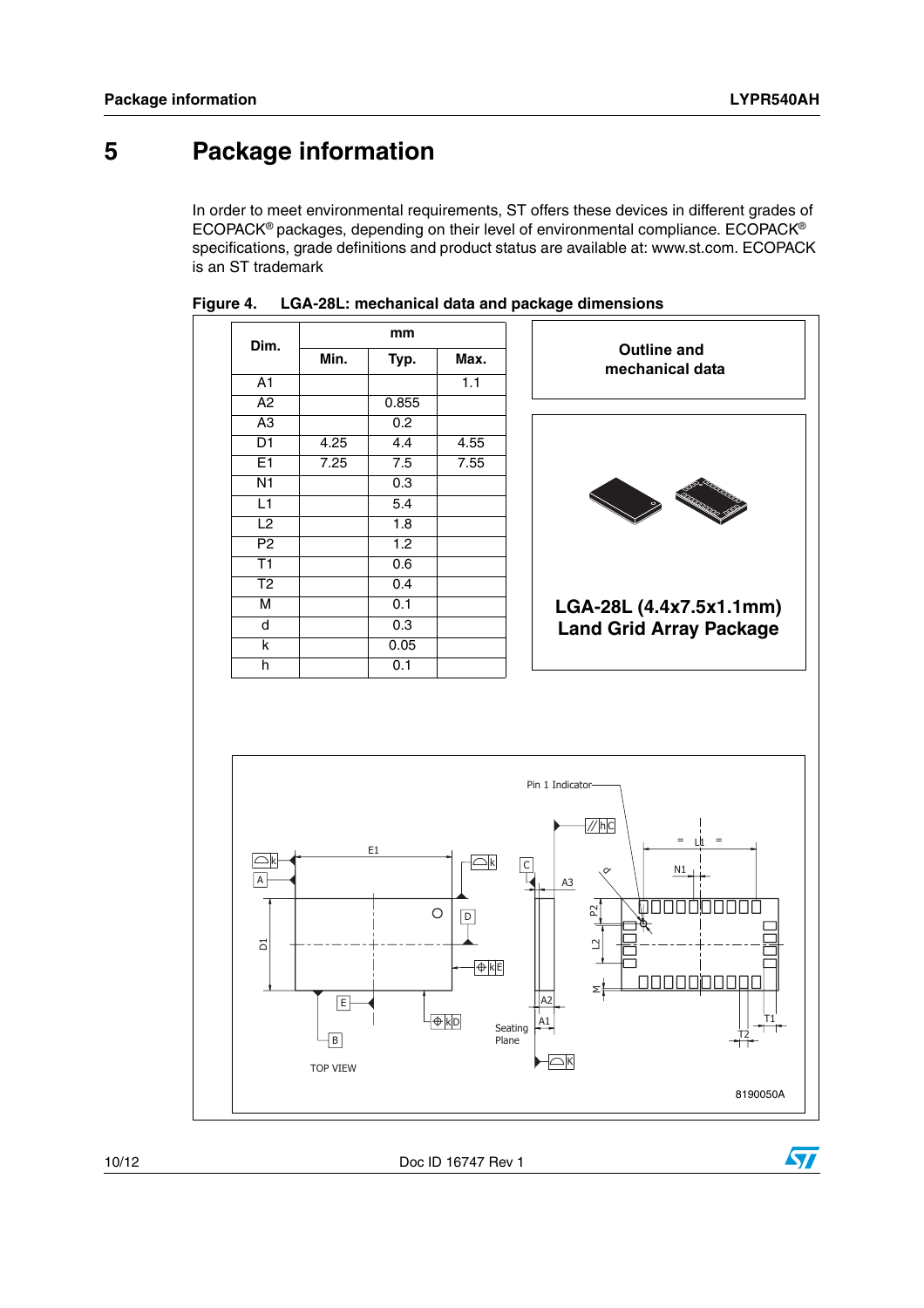# <span id="page-10-0"></span>**6 Revision history**

#### Table 6. **Document revision history**

| Date        | <b>Revision</b> | <b>Changes</b>   |
|-------------|-----------------|------------------|
| 06-Nov-2009 |                 | Initial release. |